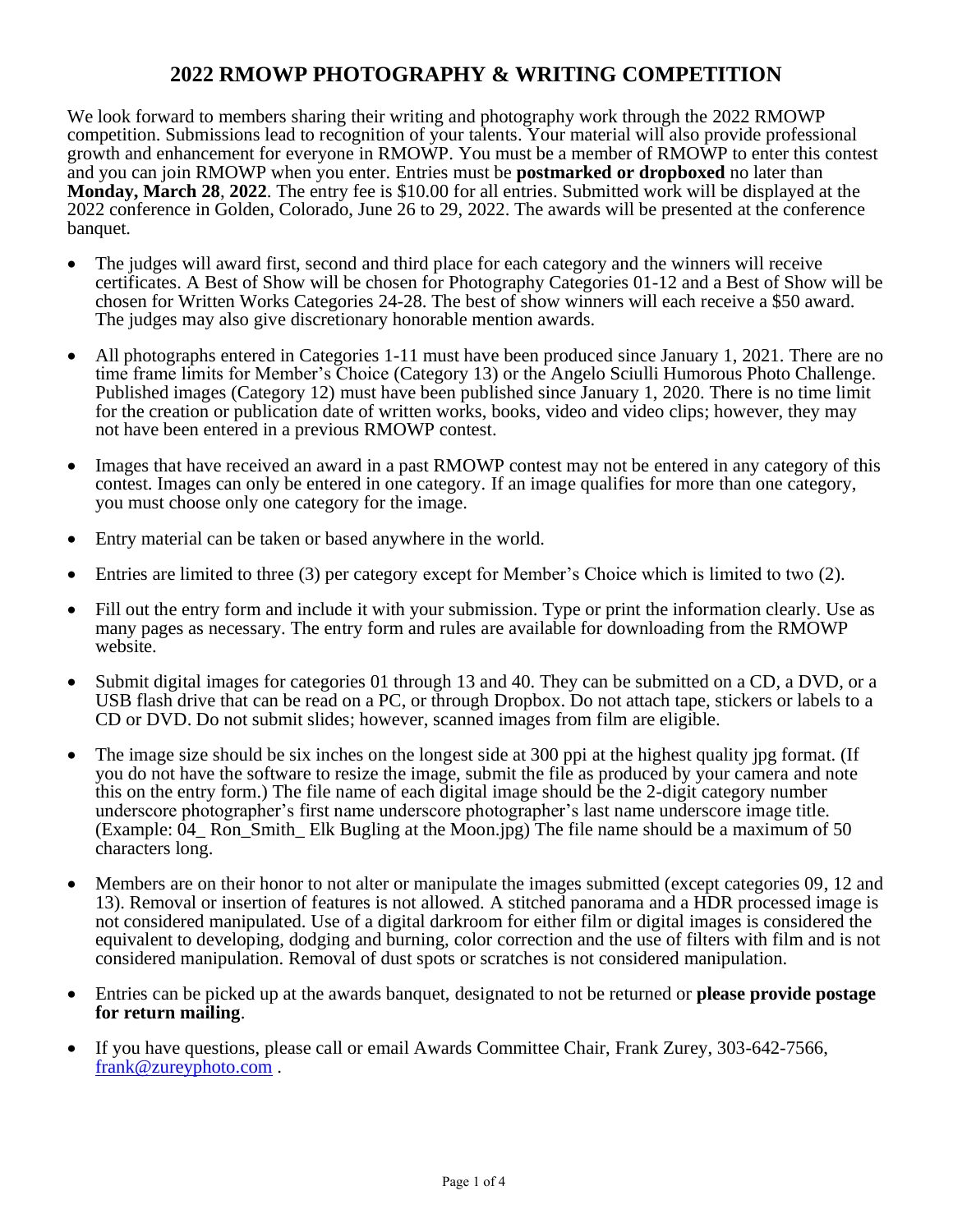## 2022 RMOWP AWARDS COMPETITION **PHOTOGRAPHY**

You may enter up to three images each in categories 01 through 12.

- 01. Images from Last Conference Must have been shot in conjunction with RMOWP's 2021 conference in Alamogordo, New Mexico. Photos may be of organized events or by individual initiative at the site of the conference and its workshops and field trips.
- 02. Scenics Depicts the natural world in which the center of attention is not flora, fauna, people, or manmade structures, although these subjects may be included as part of the larger scene. Scenics may include broad landscapes, such as waterfalls, streams, and rock formations, as examples.
- 03. Flora Can include flowers, trees, leaves, cactus, and other plants that can be part of a larger scene, but should clearly be the center of attention in the picture.
- 04. Fauna Can include a single subject or group of subjects. Includes all of the animal kingdom; mammals, fish, birds, reptiles, insects or any living creature except humans. The fauna can be part of a larger scene, but should clearly be the center of attention in the picture.
- 05. People in Nature Depicts people (a single person or a group) in a natural setting.
- 06. Historical Are generally scenes and/or structures depicting an area of historical interest, such as old mines, ghost towns, ancient Indian dwellings, old forts, churches or similar historical sites.
- 07. Cultural Depicts outdoor festivals and would probably include people in the photos. Examples would be Cinco de Mayo, harvest festivals, dances, parades, etc.
- 08. Natural Phenomena Includes occurrences in nature, such as storms, floods, forest fires, aurora, etc.
- 09. Altered/Composite Are manipulated by adding or deleting components; combining images or other manipulations not considered part of normal dark room processing. A stitched panorama or an HDR processed image is not considered manipulated.
- 10. Black and white images Only outdoor subjects in Categories 1 8 are eligible. A quality B&W image requires more skill and processing than simply changing a color file to gray scale. Submit a digital file of the B&W image.
- 11. Novice images Open to members who have not won a first place in any RMOWP photo category, other than Novice, and consider themselves to be novice-level photographers. Enter only outdoor subjects included in Categories 1 through 8. A novice can also enter any of the other categories. Getting a first place award in the novice category does not disqualify you from continuing to enter images in the novice category. We would like to see novice photographers continue to enter this category until they are competitive in the other categories.
- 12. Published Images Submit a digital file of your image. Subjects may include anything qualifying for categories 01 through 10. **Images must have been published since January 1, 2020.** Photographs may be entered that were published in newspapers, books, magazines, calendars, postcards, posters, newsletters, eBooks, eMagazines, etc. If several photographs are published in a publication, only one photograph from the publication is to be submitted for competition. The publication or a PDF of the publication should be submitted with the entry in this category. If a PDF or printout of an eBook or eMagazine is not available, include the internet location that the ePublication can be found. You do not have to submit two copies of a book, magazine or paper if you enter both a photograph and a written work from the same publication.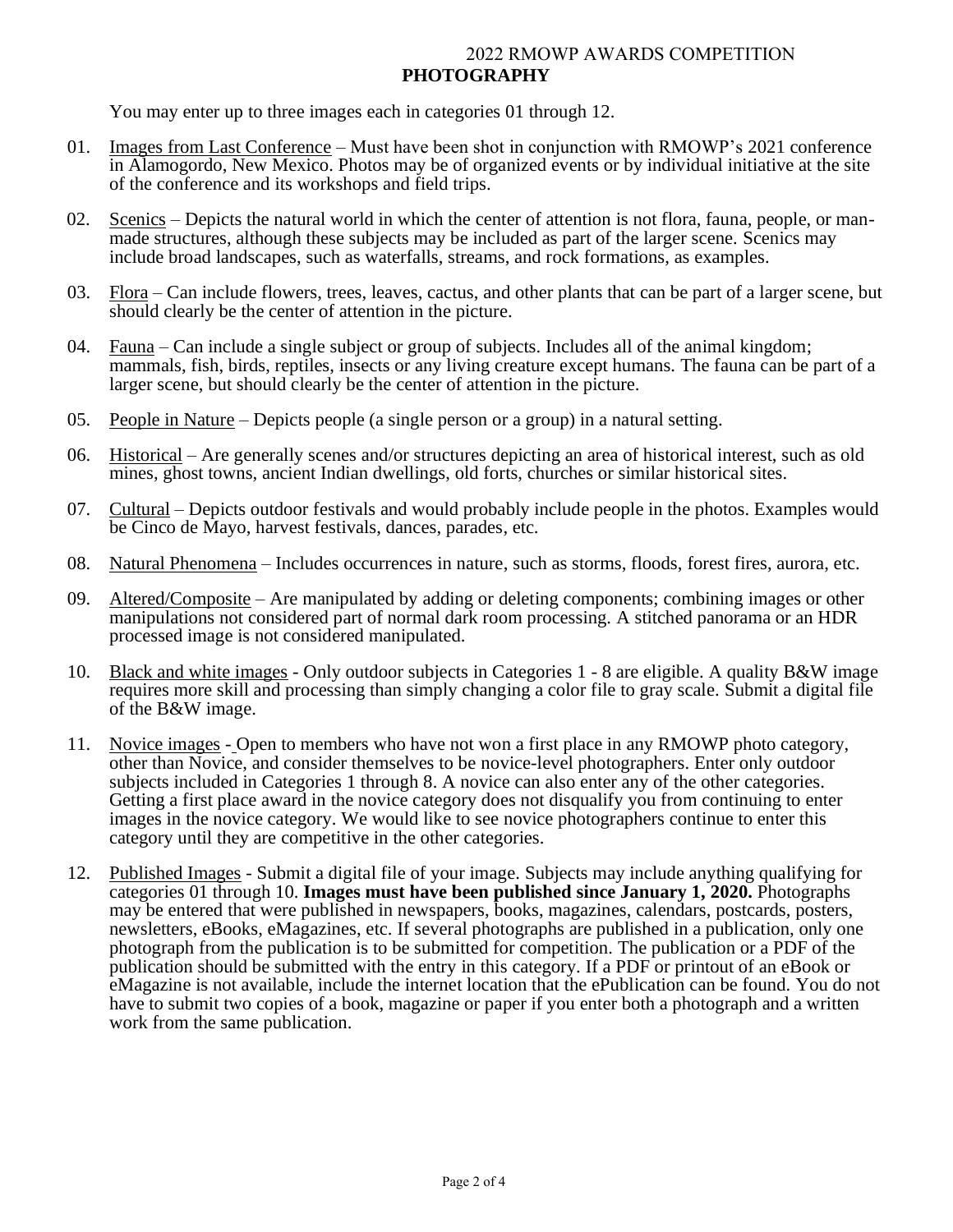# 2022 RMOWP AWARDS COMPETITION **MEMBERS' CHOICE - PHOTOGRAPHY**

13. Members may submit no more than two matted prints. The entries can be in any category 1 through 10. Print size is a maximum of 8 x 12 inches that is matted with a final size not to exceed 12 x 16 inches. The entries should not be framed. These entries will be displayed at the conference and judged by attendees. Entries may be brought to the conference or may be submitted along with your other entries. DO NOT PLACE YOUR NAME ON YOUR ENTRY. Put the title of the photo and "Members' Choice" **on the back** of each submission. Also submit a digital file of your entry either with your contest entry, at the conference or by email to frank@zureyphoto.com. You might consider contributing your entry to the annual scholarship auction. There is **no time frame limit** for having taken the photograph for Member's Choice.

# **WRITTEN WORKS**

Entries will include outdoor topics such as scenic areas, travel, history, wildlife, natural resource management, regulations, legislation or environmental issues. There is **no time limit** for the publication date; however, a written work may not have been entered in a previous RMOWP contest. If an individual has more than one written work in a publication, individual articles from that publication can each be submitted for competition. **Record the title, publication and publication date on the entry form.** Submit the publication, a copy of the written work or a printout of the article. For ePublications, provide the website where the article can be found.

- 24. Newspaper, Magazine, or other publication Articles/Columns/Editorials/Short Stories.
- 26. Newsletter Writing and Web Writing.
- 28. Unpublished Written Works: If the unpublished work is a book, submit one chapter. An unpublished written work may be entered in only one RMOWP contest.

## **VIDEO AND BOOKS**

- 30. Full Length Video: A video should tell a story through the process of editing. Entries will include outdoor topics. Documentaries accomplish this with interviews, narration, images and with video of pertinent material to the story line. In this way, the viewer will hear the story and see the corresponding video. Another way to do this is with text on screen. The text tells the story along with images and video clips. Please provide a trailer of less than 60 seconds that can be used to illustrate the video.
- 31. Video Clips: Video clips are nominally 10 to 30 seconds long with a few seconds of lead-in and leadout before the subject comes into frame. They are the building blocks of full length videos. Judging criteria include proper exposure, good composition, focus, proper white balance, steady camera work, and degree of technical difficulty. It is critical to pan, tilt, or zoom smoothly so as not to introduce a jarring motion. Enter only outdoor subjects included in Categories 1 through 8. Do not include sound or titles. Submit your video clips in the .mov or .mp4 format at the highest resolution that your camera produces (but not 4K). Use of the digital darkroom is encouraged for preparation of your video clip. Lightroom 4 and later supports editing video. Examples of other video editing software are iMovie, Final Cut Pro, Adobe Premier, Adobe Premier Elements, Adobe After Effects, etc
- 35. Books: Entries will include outdoor topics and may be portions of the book when more than one author contributed. A stand-alone chapter in a book should be entered in Category 24.